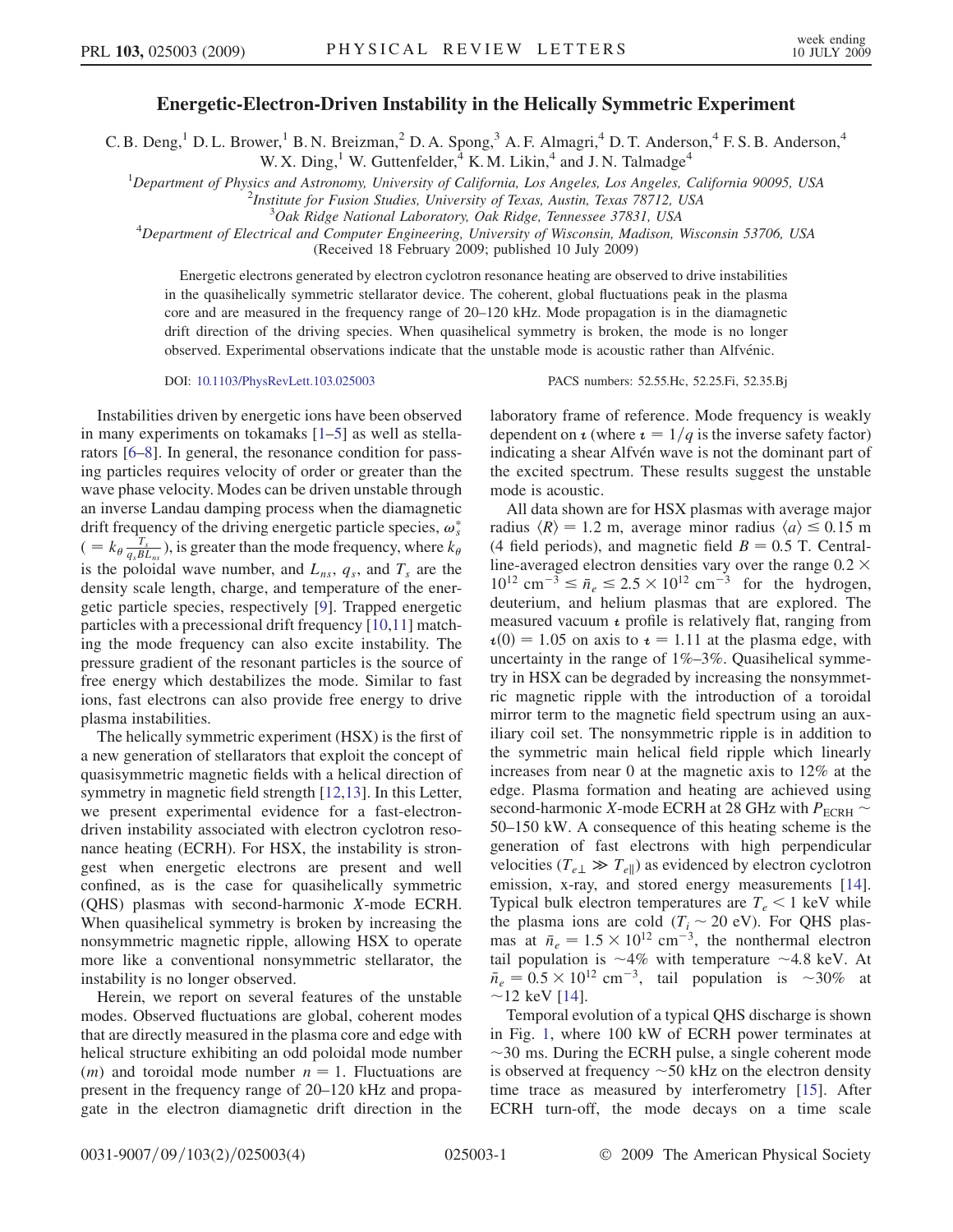$(-0.2 \text{ ms})$  much faster than the energy confinement time  $(\sim)$  ms) as estimated from the stored energy. Evidence for the mode is also observed on external magnetic coils as shown in Fig. [2\(a\)](#page-1-1) for a QHS plasma with  $\bar{n}_e \approx$  $0.8 \times 10^{12}$  cm<sup>-3</sup> and  $P_{ECRH} = 50$  kW. For this low density plasma, in addition to the mode at  $\sim$  50 kHz, another mode at  $\sim$ 72 kHz is also detected. Appearance of the higher-frequency mode is often intermittent, being sensitive to both plasma density (observed primarily at lower densities,  $\bar{n}_e \leq 0.8 \times 10^{12} \text{ cm}^{-3}$  and heating power. On limited occasions, a third spectral component is also observed at a higher frequency with the same spacing of  $\sim$ 22 kHz. Similar spectral features are measured by interferometer chords with  $R - R_0 \leq 4$  cm. Examination of mode phase across chords with varying position reveals that the perturbation has an odd poloidal mode number as a  $\pi$ -phase change is clearly seen for chords on opposite sides of the magnetic axis [see Fig. [2\(b\)](#page-1-1)]. Poloidally offset Langmuir probes show that the coherent mode propagates in the diamagnetic drift direction of the bulk electrons, corresponding to  $m \geq 1$  in the laboratory frame of reference. In addition, toroidally displaced magnetic and Langmuir probes indicate that the mode has an  $n = 1$ toroidal structure where  $n > 0$  corresponds to propagation along  $B_{\phi}$ . The wave at 72 kHz does not appear to be a nonlinearly driven harmonic as  $n$  remains unchanged with m being odd. Toroidal propagation along  $B_{\phi}$  and poloidal propagation in the electron diamagnetic direction leads to  $k_{\parallel} = (n - m_t)/R < 0$ , matching the electron precessional drift direction. However, it is unclear whether passing or trapped particles are responsible for the instability. The mode is not observed for HSX operation with  $B = 1$  T, where fundamental O-mode heating at 28 GHz is employed. With this heating configuration, the energetic particle population is significantly reduced as evidenced by a large reduction in the x-ray flux, thereby removing the drive for the instability.

Information on the spatial distribution of the density fluctuations comes from the interferometer data. As shown in Fig. [2\(c\),](#page-1-1) the 50 kHz mode has a relative minimum for the chord nearest the magnetic axis as expected for an odd-m perturbation, and the amplitude peaks off-axis near midradius, where the density gradient is steepest. The higher-frequency mode typically peaks at slightly larger radius. Maximum mode amplitude is  $\int \tilde{n} dl \approx 3.5 \times$  $10^{11}$  cm<sup>-2</sup> with magnetic perturbation  $\tilde{B}_{\theta}/B \approx 4 \times 10^{-5}$ at the wall. Mode activity is observed at all densities up to  $\bar{n}_e \le 2.3 \times 10^{12}$  cm<sup>-3</sup> on HSX. Measurements show this mode can be continuous or bursting, and in some cases can have small frequency chirps. Mode amplitude is observed to increase with heating power (tripling from 40 to 100 kW) and is not always benign. When the ECRH heating power is at or above 100 kW, the stored energy is degraded by up to 15% with appearance of the mode, beginning at  $\sim$  14 msec, as shown in Fig. [1\(b\)](#page-1-2).

In earlier work on the WVII-AS stellarator [[6\]](#page-3-2), a low shear device like HSX, a fast ion driven instability was observed and identified as a global Alfvén eigenmode. Since the mode frequencies observed in HSX are near or below the lowest ( $m = 1$ ,  $n = 1$ ) Alfvén continuum, we also consider global Alfvén eigenmodes as a potential candidate. Fluctuations in the frequency range of 20– 120 kHz are observed, and scaling with ion mass density matches reasonably well with the expected  $(m_i n_i)^{-1/2}$ scaling for Alfvénic modes  $[V_A = B/(4\pi n_i m_i)^{1/2}]$ . However, this scaling is inconclusive as the plasma temperature also changes with density and can mask the true features of the mode. Since ECRH is the only source for plasma production and heating, varying the toroidal field (to determine  $B_T$  scaling) is not feasible as the resonance location moves. For a purely shear driven Alfvén mode

80

 $(b)$ 

 $(c)$ 

8

<span id="page-1-0"></span>

40 60 f [kHz]  $\mathfrak{h}_{\mathrm{e}}$ dl [10 $^{11}$ cm $^{-2}$ ] Phase [ $\pi$ ]  $\mathbf{1}$  $0.5$  $\overline{0}$ 4  $\overline{c}$ 0  $\overline{\mathbf{c}}$ -2  $\mathbf 0$ 4 6 -4  $R - R_0$  [cm]

Amp [a.u.]

 $0.2$ 

 $\Omega$ 

<span id="page-1-2"></span>FIG. 1 (color). QHS plasma time series traces for (a) lineaveraged electron density  $(R - R_0 = -0.5 \text{ cm})$  and  $P_{\text{ECRH}}$ , (b) stored energy ( $W_{\text{dia}}$ ) and soft-x-ray (SXR) emission ( $r/a = 0.3$ ), (c) line-integrated fluctuation rms amplitude  $(0.3)$ ,  $(c)$  line-integrated fluctuation  $(\times 10^{13} \text{ cm}^{-2})$ , and (d) density fluctuation frequency spectra  $(R - R_0 = 2.5$  cm).

<span id="page-1-1"></span>FIG. 2. (a) Density (solid line) and  $dB_{\theta}/dt$  (dashed line) fluctuation spectra. For the primary mode at  $\sim$  50 kHz, line-<br>integrated interferometer perturbation (b) phase, and integrated interferometer perturbation (b) phase, (c) amplitude.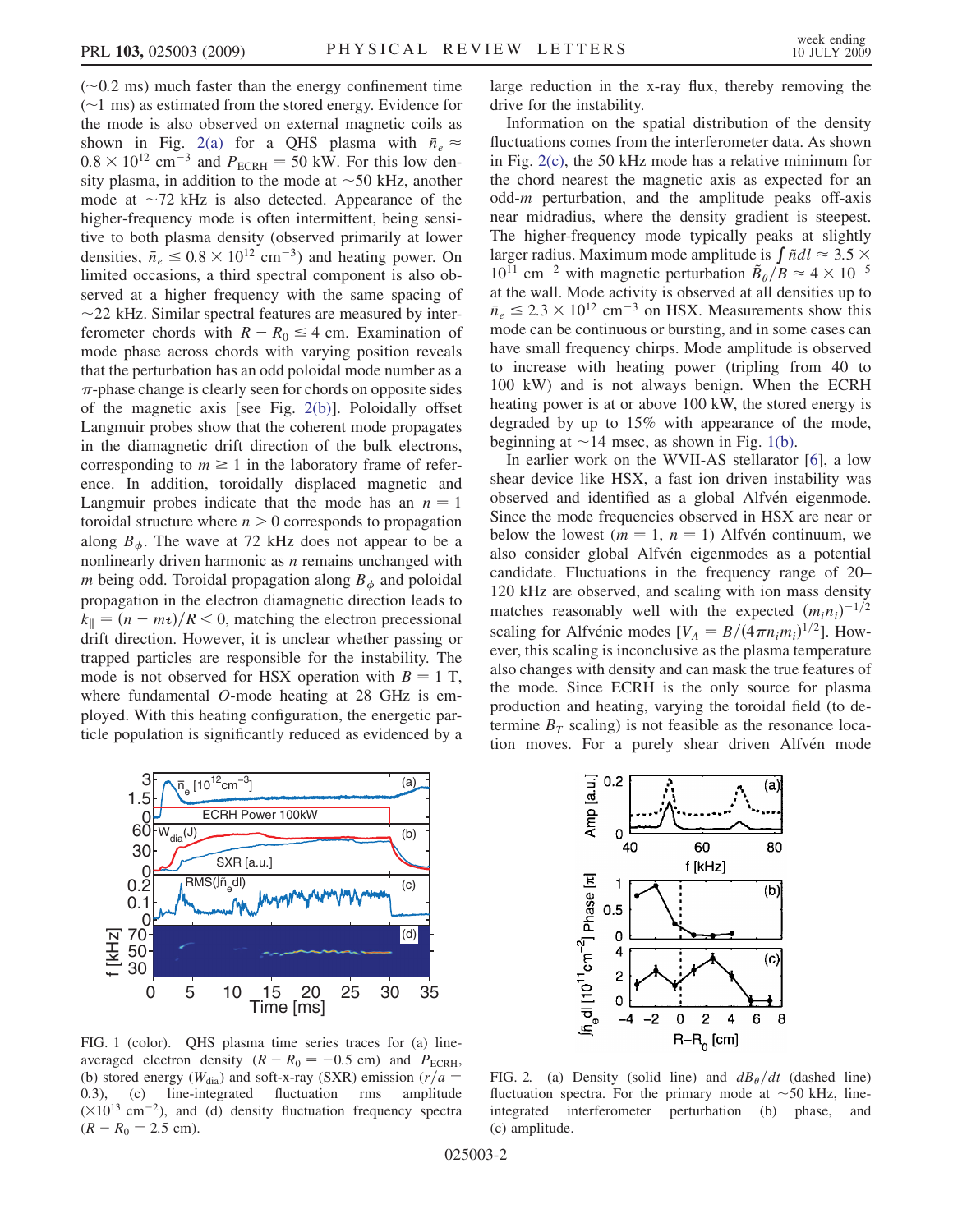$(\omega = k_{\parallel}V_A)$  with  $(m, n) = (1, 1)$ , the mode frequency is expected to display strong dependence on inverse safety factor through the parallel wave number. In contrast, experimental observations of the mode frequency over the range  $0.98 < i(0) < 1.12$  exhibit very weak dependence as shown in Fig. [3.](#page-2-0) For  $m = 3$  or larger (and  $n = 1$ ),  $k_{\parallel}$  is much greater than for  $(m, n) = (1, 1)$ , and the dependence of mode frequency on  $t$  would be strongly diminished. However, for these poloidal mode numbers the Alfvén frequency would rise to >2 MHz making a global Alfvén eigenmode highly unlikely.

To resolve this dilemma, we have included parallel compressibility or finite temperature effects [\[16\]](#page-3-11) in the mode analysis by considering the shear Alfvén, acoustic, geodesic acoustic, and coupled acoustic–shear Alfvén modes. Acoustic modes are appealing since sound waves have a much larger  $k_{\parallel}$  than Alfvénic modes for a given frequency  $(V_A/c_s \approx 100$ , where  $c_s$  is the sound speed), thereby making them insensitive to changes in inverse safety factor. This treatment is accomplished using the STELLGAP code [\[17\]](#page-3-12), which has been generalized to solve the coupled set of equations that include Alfvénic modes, sound waves, and their coupling. STELLGAP is a fully toroidal code, using the HSX quasihelically symmetric equilibria and measured profiles, which calculates all eigenvalues of the coupled equations on each flux surface and takes into account interactions between multiple toroidal modes while retaining an adequately resolved Fourier spectrum for the equilibrium quantities.

STELLGAP computed continuum plots for the  $n = 0$ and 1 mode families are shown in Fig. [4](#page-2-1), where modes with  $m = 0$  to 10 for each *n* have been used. Because of the lack of axial symmetry in stellarators, consideration of single toroidal mode numbers (as in tokamaks) is not adequate, and families of coupled toroidal harmonics must be taken into account. In the case of HSX (4 field periods), the  $n = 0$  and 1 mode families include harmonics with  $n = \ldots, -5, -4, -3, -1, 0, 1, 3, 4, 5, \ldots$ . Roots found at frequencies  $\leq$ 5 kHz correspond to  $n = 0$  modes which are geodesic acoustic modes that were introduced in

<span id="page-2-0"></span>

[\[18\]](#page-3-13) and are thought to play an important role in the development of zonal flows. Bands of higher-frequency acoustic modes that include the  $(m, n) = (3, 1), (5,1)$ , and (7,1) modes are also depicted in Fig. [4.](#page-2-1) Strong couplings can occur between shear Alfvén and sound continua when their frequencies are similar. A narrow gap, whose position and frequency are sensitive to  $\iota$  (see Fig. [4\)](#page-2-1), opens in the lowest shear Alfvén continuum ( $m = 1, n = 1$ ) that results from including sound wave coupling. Over the broad plasma region where the mode amplitude peaks  $(r/a \sim$ 0.5), sound waves with  $n = 1$ ,  $m = 3$ , 5, and 7 represent a reasonably good match to the measured mode frequencies. Likewise, the weak frequency dependence of the mode on  $\iota$ is well matched by the acoustic mode. For  $0.98 < i(0)$ 1:12, as shown in Fig. [3,](#page-2-0) the measured 20% frequency increase is consistent with  $m$  in the range 3–7. In addition, separation of frequency bands with odd- $m$  provides a reasonable match to the measured 22 kHz separation between the excited modes. Changes in the mode frequency with temperature (observed by varying the heating power while holding other parameters constant) and ion mass (H,

Insensitivity to  $\iota$  variation provides evidence that coupling between acoustic modes and Alfvénic modes is weak, implying magnetic perturbations at the acoustic frequency can be viewed as forced perturbations associated with such coupling rather than as evidence of Alfven eigenmode excitation. It is noteworthy that the coupling links together different poloidal harmonics of the perturbation. This enables magnetic fluctuations to have different mode numbers than density perturbations, as indicated from STELLGAP. Frequency mismatches between computation and experiment can likely be accounted for by a small intrinsic radial electric field, which is unknown, or spatial

D, He) are consistent with those expected for sound waves.

<span id="page-2-1"></span>

FIG. 3. Mode frequency scaling with inverse safety factor,  $\tau(0)$ . Measured mode frequencies denoted by solid circles (primary mode) and open circles (secondary mode). Calculated sound wave frequencies for modes with  $n = 1$  and  $m = 3, 5$ , and 7 are shown as dashed lines.

FIG. 4. Coupled Alfvén–sound continua for  $n = 0$  and 1 mode families in HSX where  $\tau(0) = 1.05$ . Open circles at  $\rho =$  $(\langle r \rangle / \langle a \rangle)^2 \approx 0.5$  denote sound wave bands containing the (3,1),  $(5,1)$ , and  $(7,1)$  acoustic modes. The observed frequencies of 50 and 72 kHz are marked by horizontal dashed lines. Alfvén  $(1,1)$ continuum for  $\mathbf{t}(0) = 1.09$  is shown by a bold dashed tra.